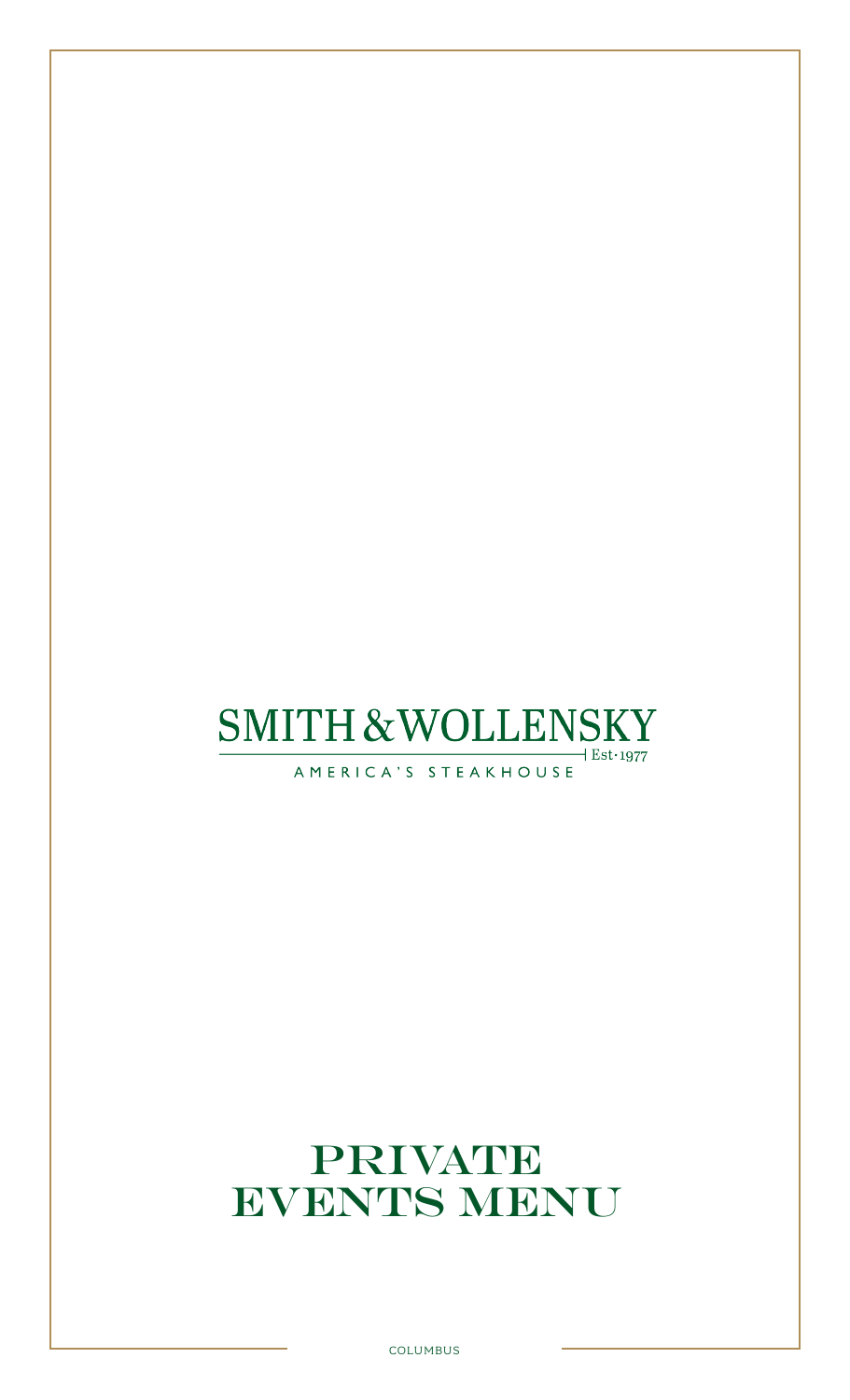## **THREE COURSE DINNER MENU**

#### FIRST COURSE

*Choose Two Options* Wollensky's Famous Split Pea Soup

Wollensky Salad

Caesar Salad

Iceberg Salad Lobster & Crab Cake *\*Additional \$10 per order*

Shrimp Cocktail *\*Additional \$5 per order*

#### ENTREES

*Choose Three Options*

Charbroiled Filet Mignon Roasted Chicken Pan-Seared Organic Salmon

Prime Dry-Aged Bone-In Rib Eye 28+ oz. *\*Additional \$<sup>30</sup> per order*

*In order to ensure proper aging and flavor, Dry-Aged cuts must be ordered 30 days in advance*

#### FAMILY STYLE SIDES

*Choose Two Options*

Creamed Spinach Sauteed Asparagus Sauteed Mushrooms

Whipped Potatoes

#### DESSERT

*Choose One Option*

Chocolate Cake

Coconut Layer Cake

#### New York Style Cheesecake

*Freshly Brewed Coffee, Decaffeinated Coffee & Herbal Teas are included*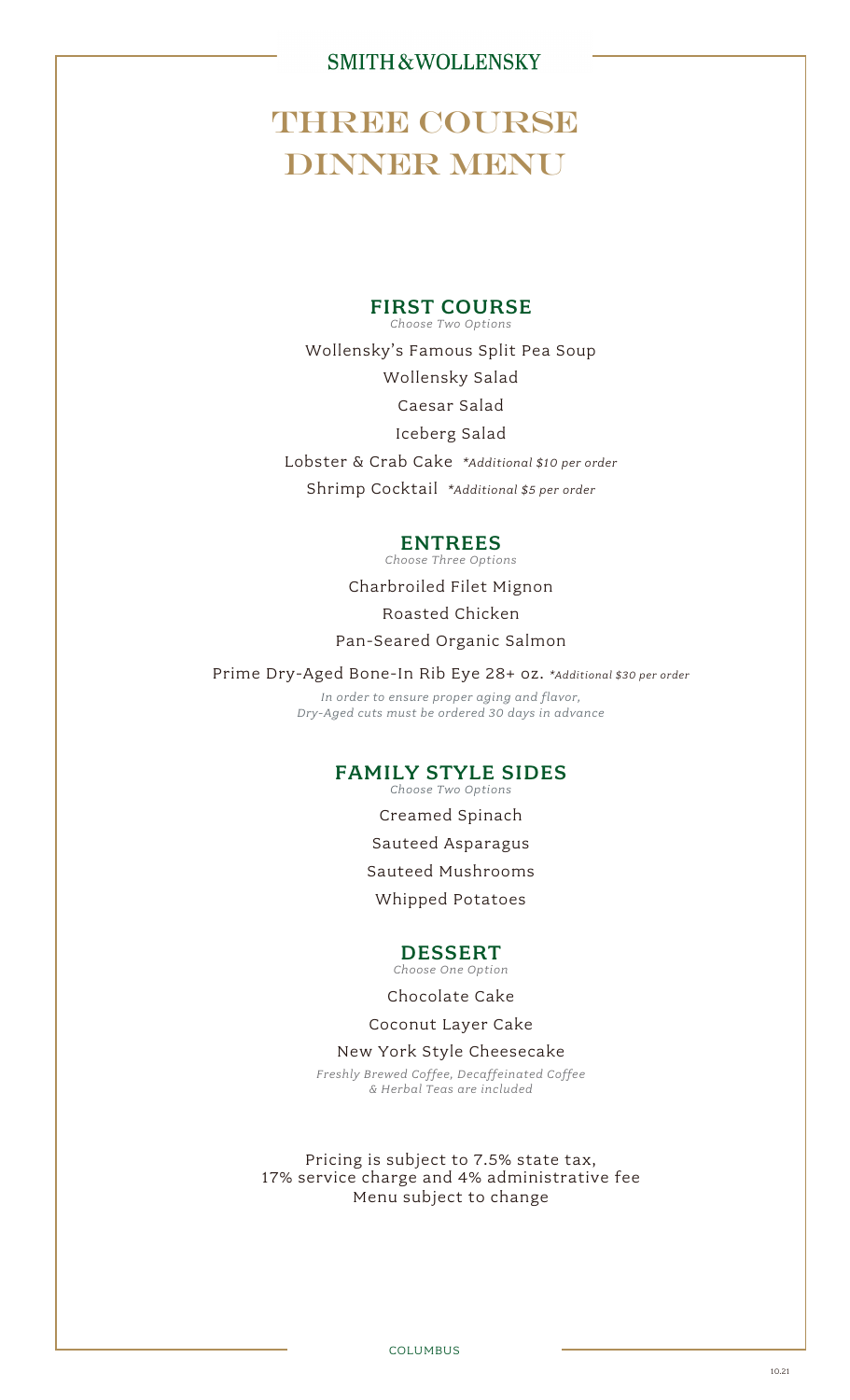## FOUR COURSE DINNER MENU

#### FIRST COURSE *Choose One Option*

Steak Tartare Wollensky's Famous Split Pea Soup Shrimp Cocktail One Half Hour of Chef's Choice Passed Hors d'Oeuvres

#### SALADS

*Choose Two Options*

Wollensky Salad Caesar Salad Iceberg Salad Tomato Burrata

#### ENTREES

*Choose Three Options*

Charbroiled Filet Mignon Roasted Chicken Pan-Seared Organic Salmon Prime Dry-Aged Bone-In Rib Eye 28+ oz. *\*Additional \$30 per order*

*In order to ensure proper aging and flavor, Dry-Aged cuts must be ordered 30 days in advance*

#### FAMILY STYLE SIDES

*Choose Two Options*

Roasted Brussels Sprouts Truffled Macaroni & Cheese Sauteed Asparagus Sauteed Mushrooms Whipped Potatoes

#### DESSERT

*Choose One Option*

Chocolate Cake Coconut Layer Cake New York Style Cheesecake *Freshly Brewed Coffee, Decaffeinated Coffee & Herbal Teas are included*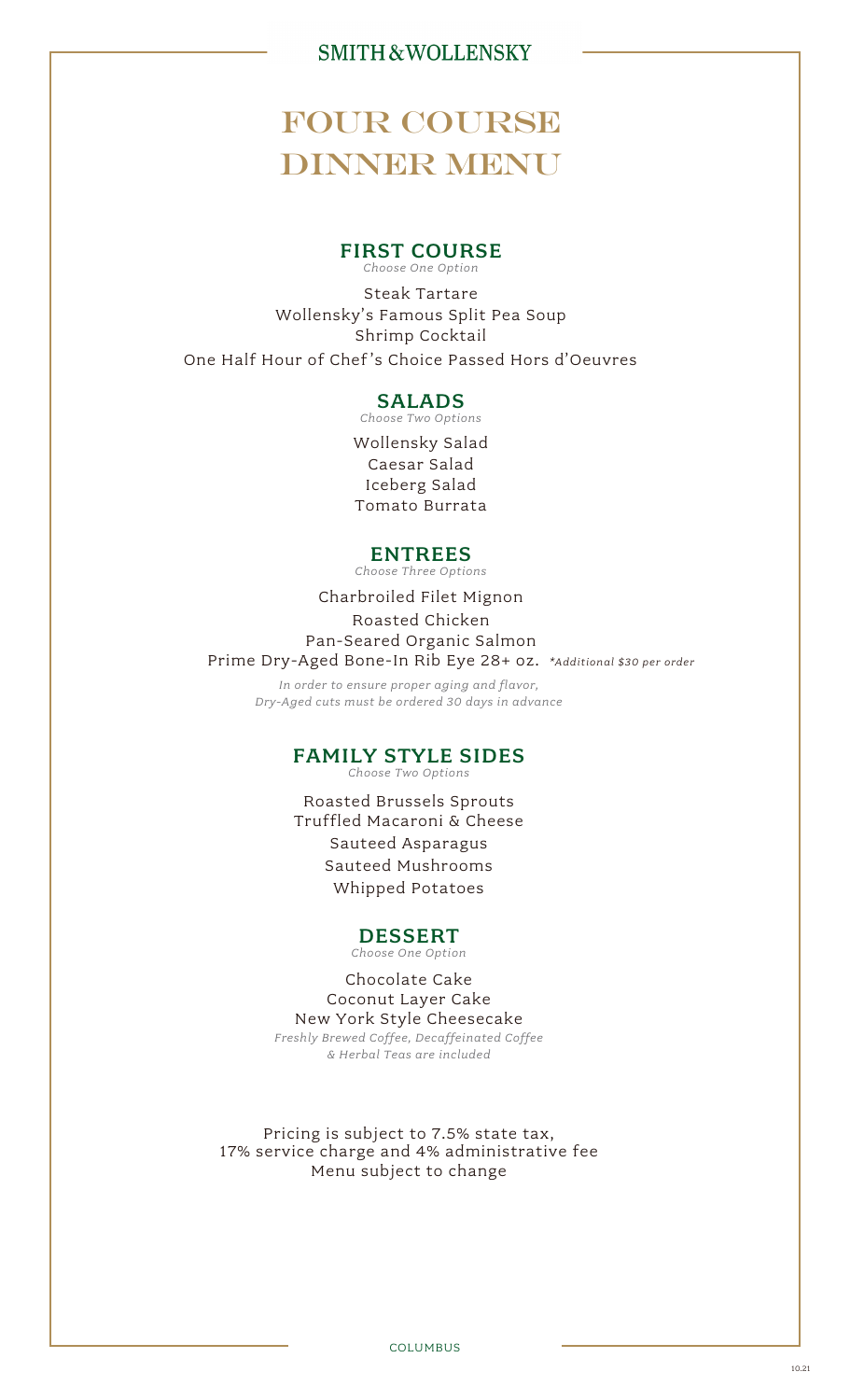## **S&W SIGNATURE** DINNER MENU

#### SHELLFISH TOWER

Chilled Lobster, Jonah Crab Claws Jumbo Shrimp & Oysters *with classic horseradish cocktail sauce, cognac mustard, ginger sauce and green apple mignonette*

#### SALADS

*Choose Two Options*

Wollensky Salad Caesar Salad Iceberg Salad Tomato Burrata

#### ENTREES

*Choose Three Options*

Charbroiled Filet Mignon Roasted Chicken Pan-Seared Organic Salmon Vegetable Bouillabaisse

 Prime Dry-Aged Bone-In Rib Eye 28+ oz. *\*Additional \$30 per order In order to ensure proper aging and flavor, Dry-Aged cuts must be ordered 30 days in advance*

### FAMILY STYLE SIDES

*Choose Two Options*

Creamed Spinach Truffled Macaroni & Cheese Roasted Brussels Sprouts Sauteed Asparagus Sauteed Mushrooms Whipped Potatoes

#### DESSERT

*Choose Two Options*

Chocolate Cake Coconut Layer Cake New York Style Cheesecake *Freshly Brewed Coffee, Decaffeinated Coffee & Herbal Teas are included*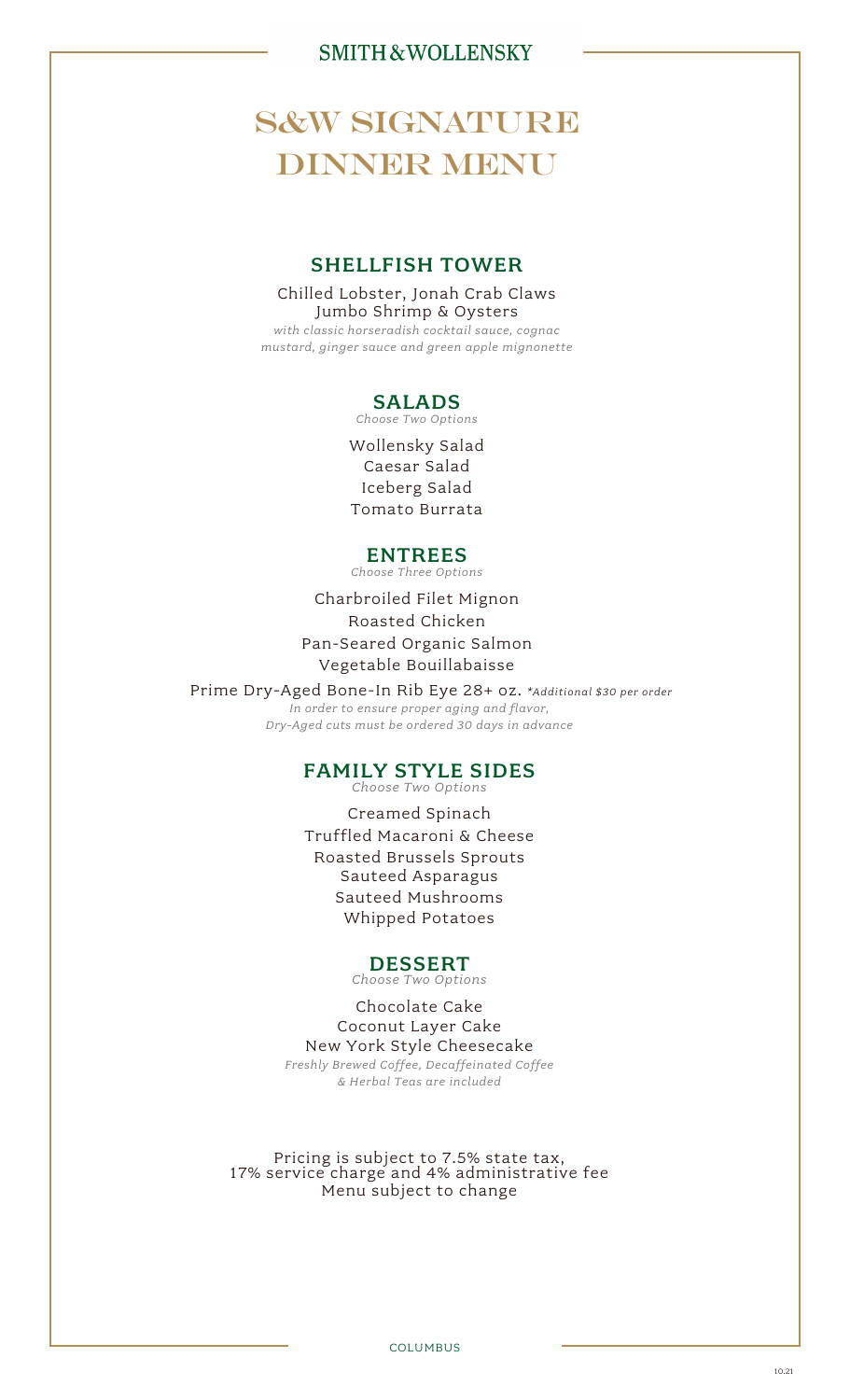## **THREE COURSE** LUNCH MENU

#### FIRST COURSE *Choose Two Options*

Wollensky Salad Caesar Salad Iceberg Salad Wollensky's Famous Split Pea Soup

#### ENTREES

Charbroiled Filet Mignon Roasted Chicken Pan-Seared Organic Salmon

### FAMILY STYLE SIDES

*Choose Two Options*

Creamed Spinach Whipped Potatoes Sauteed Asparagus Sauteed Mushrooms Roasted Brussels Sprouts

#### DESSERT *Choose One Option*

#### Chocolate Cake

Coconut Layer Cake

New York Style Cheesecake *Freshly Brewed Coffee, Decaffeinated Coffee & Herbal Teas are included*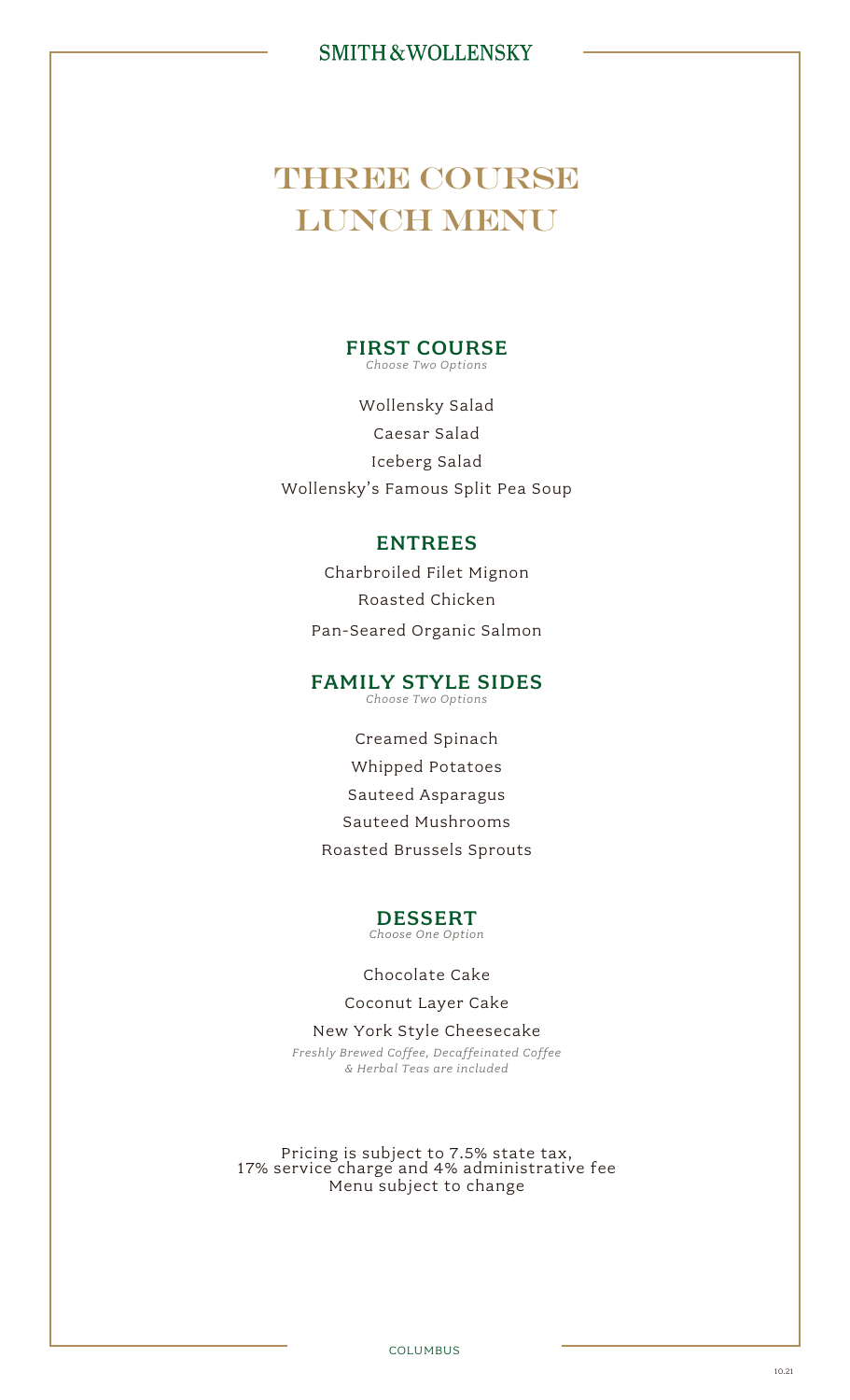## CONFERENCE **MENU**

#### CONTINENTAL BREAKFAST

Assorted Breakfast Pastries Butter, Cream Cheese, Preserves Sliced Fresh Fruit Yogurt & Granola Assorted Fruit Juices

#### AM BREAK

Freshly Brewed Coffee, Decaffeinated Coffee Herbal Teas

#### LUNCH ENTREES

*Choose Two Options*

Charbroiled Filet Mignon \*Additional \$15 per order

Pan-Seared Organic Salmon

Wollensky Salad *with Jumbo Shrimp, Grilled Chicken or Tenderloin Tips*

Caesar Salad *with Jumbo Shrimp, Grilled Chicken or Tenderloin Tips*

Wollensky's Butcher Burger

#### FAMILY STYLE SIDES *Choose Two Options*

Creamed Spinach Sauteed Asparagus Sauteed Mushrooms Whipped Potatoes

#### DESSERT

*Choose One Option* Chocolate Cake Coconut Layer Cake New York Style Cheesecake

#### PM BREAK

Homemade Cookies & Brownies Freshly Brewed Coffee, Decaffeinated Coffee & Herbal Teas

> Pricing is subject to 7.5% state tax, 17% service charge and 4% administrative fee Menu subject to change

> > COLUMBUS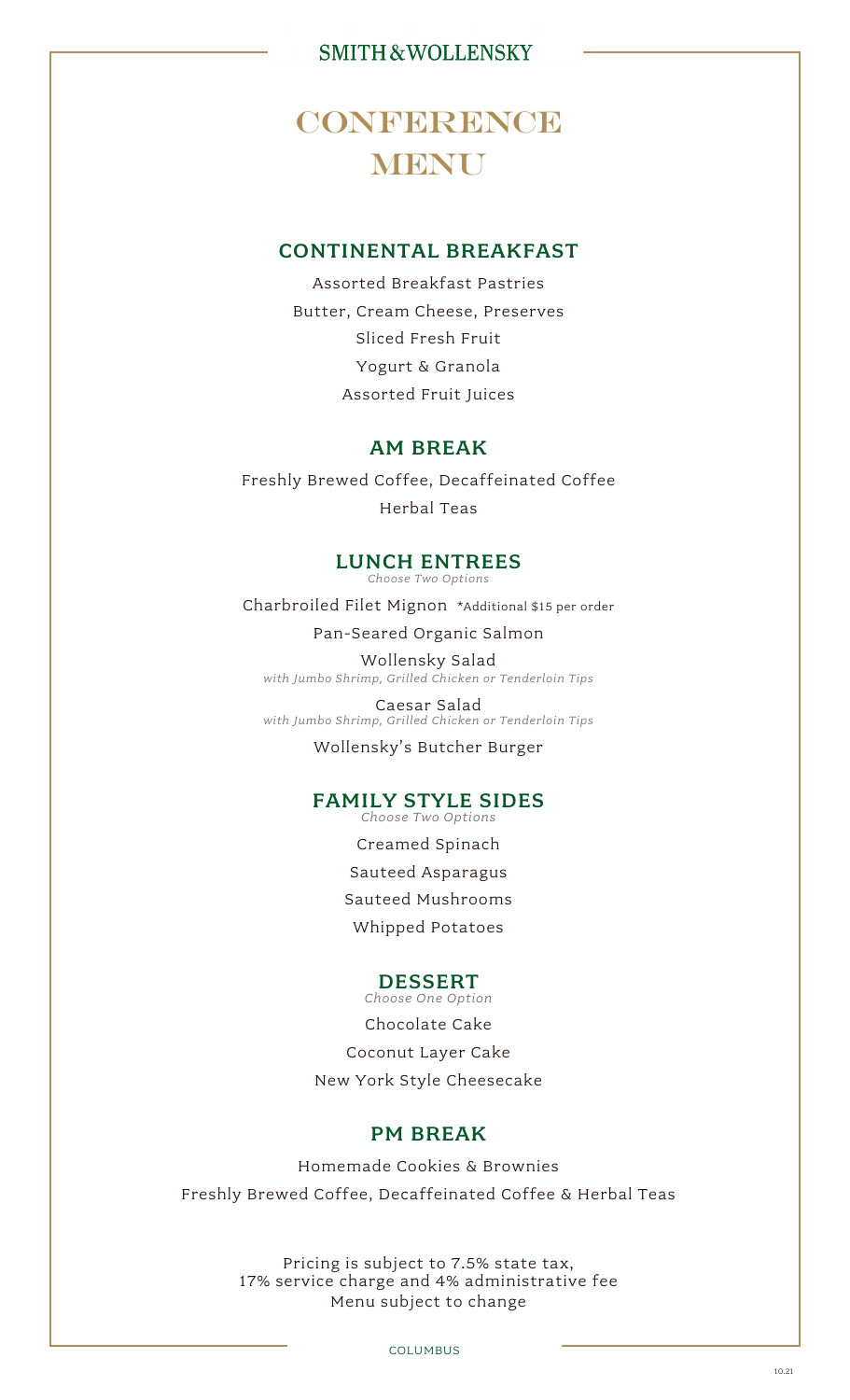## **PASSED** HORS D'OEUVRES

Tomato Basil Bruschetta Prosciutto Wrapped Asparagus Tomato & Mozzarella Flatbread Truffled Macaroni & Cheese Bites Stuffed Mushrooms Mini Stuffed Baked Potatoes Melted Brie Crostini Tomato Mozzarella Skewers Beef Wellington Wollensky's Beef Sliders Sliced Filet Mignon Crostini Steak Tartare Buffalo Chicken Sliders Truffled Chicken Salad Lamb Lollipops Tuna Tartare Coconut Shrimp Lobster Rangoon Jumbo Shrimp Signature Crab Cakes Buffalo Fried Oysters

Pricing per dozen unless noted otherwise Pricing is subject to7.5% state tax, 17% service charge and 4% administrative fee Menu subject to change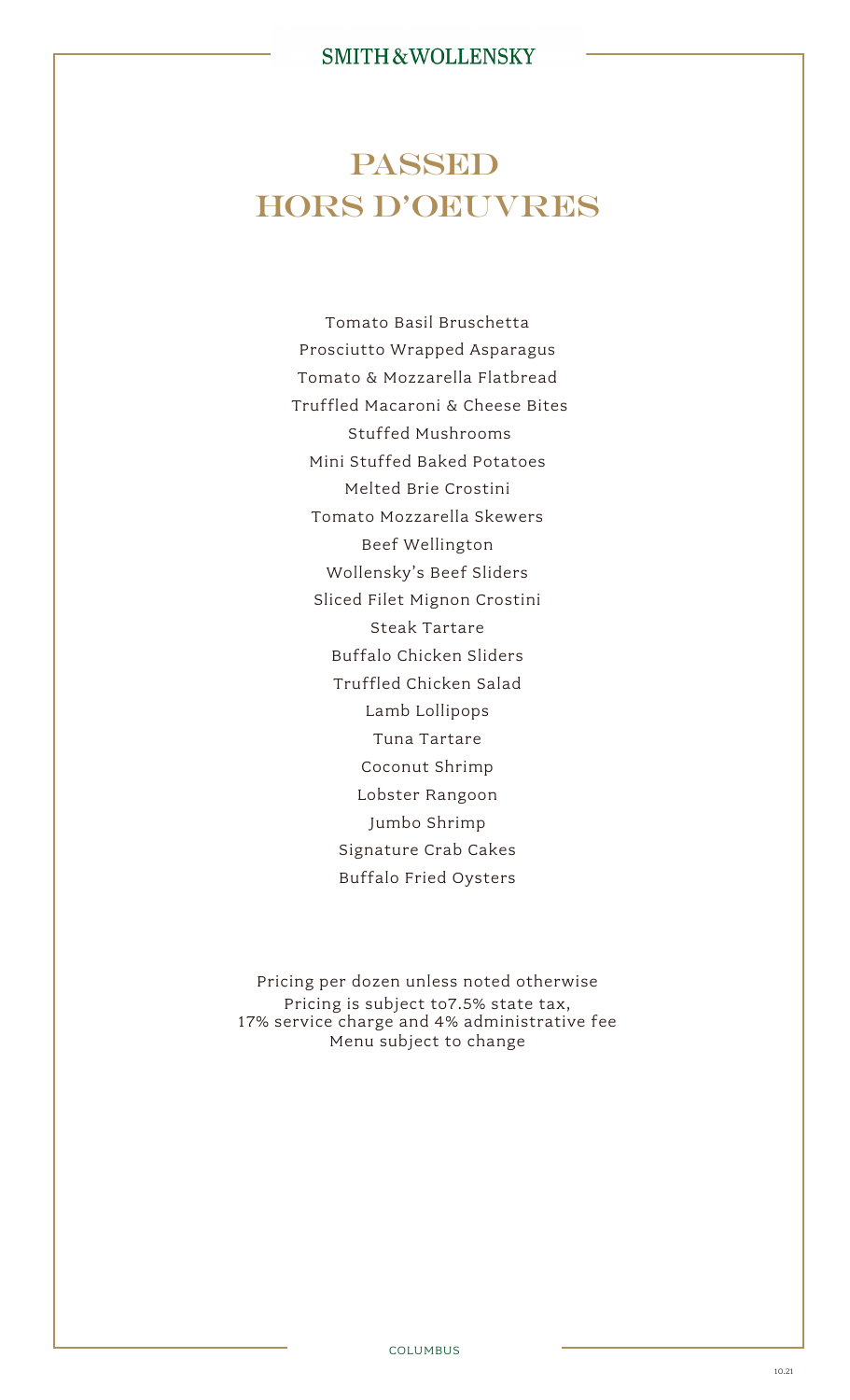## COLD COCKTAIL STATIONS

*available for events of 25 or more guests*

### CHARCUTERIE BOARD

Prosciutto, Fennel Salami, Nduja Spread, Spicy Salami Bleu Cheese, Goat Cheese, Cave Aged Cheddar Cheese, Triple Creme Brie, with Marcona Almonds, Fruit Jams, Crostini

#### CHILLED SEAFOOD

Chilled Lobster, Jonah Crab Claws Jumbo Shrimp & Oysters *with classic horseradish cocktail sauce, cognac mustard, ginger sauce and green apple mignonette*

#### STEAK TARTARE TABLE

Diced Tenderloin, Chopped Red Onion, Capers, Mustard, Toasted Crostini

#### TUNA TARTARE TABLE

Ahi Tuna, Ponzu, Cucumber, Wontons

Pricing per person unless noted otherwise Pricing is subject to 7.5% state tax, 17% service charge and 4% administrative fee Menu subject to change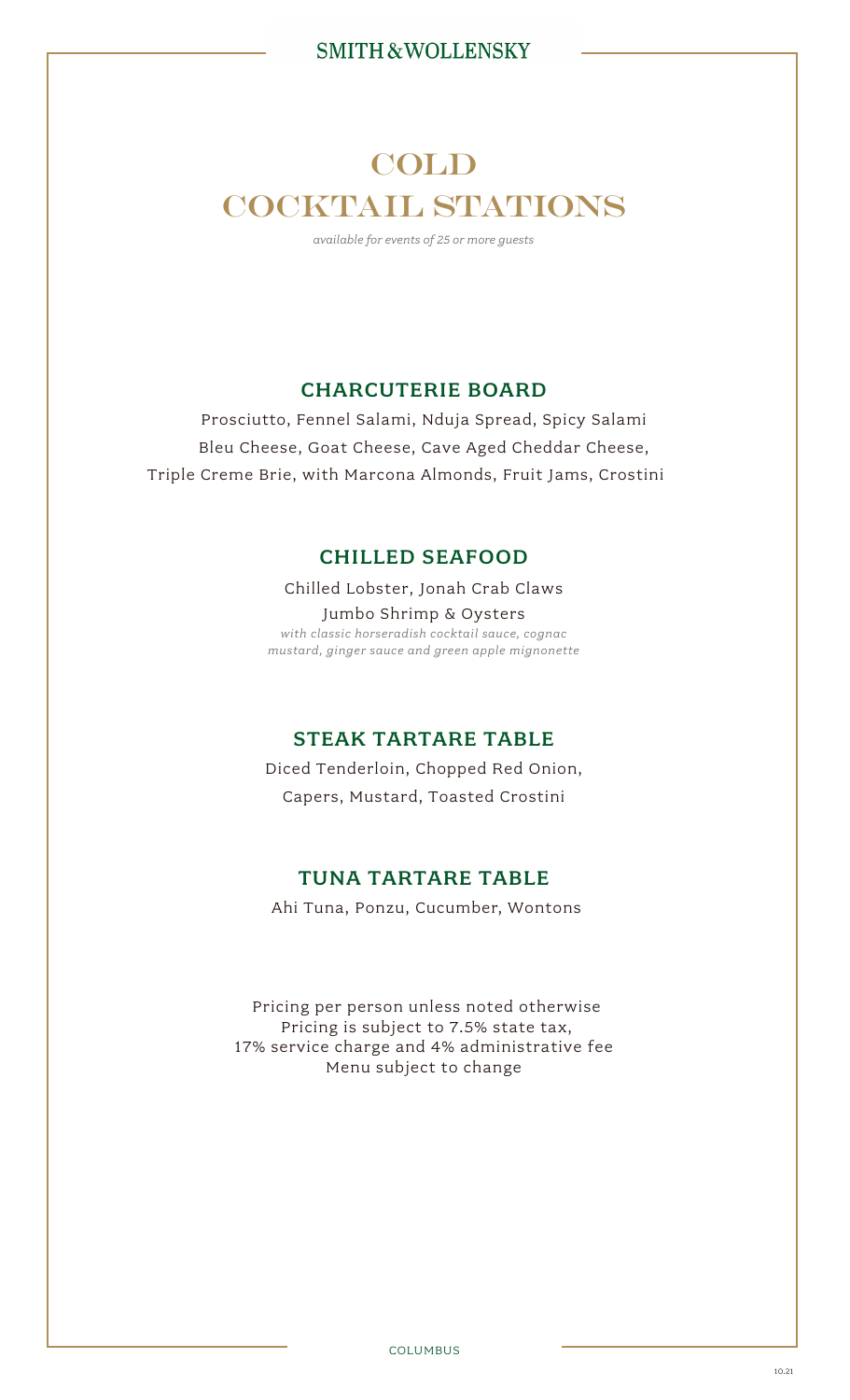## **HOT** COCKTAIL STATIONS

*available for events of 25 or more guests*

#### ANGRY SHRIMP

Whipped Potato Spicy Lobster Butter Sauce

#### SLIDER BAR

Classic Butcher Burger Signature Crab Cake Vine Ripened Tomato & Mozzarella

### SLOW ROASTED STEAMSHIP ROUND OF BEEF

Horseradish Cream, Dijon Mustard Assorted breads / *serves 100 guests*

#### WHOLE ROASTED TENDERLOIN

Horseradish Cream, Bearnaise Sauce, Red Wine Demi-Glace, Assorted Breads / *serves 20 guests*

#### TRUFFLED MACARONI & CHEESE

Pan Roasted Mushrooms, Roasted Asparagus, Bacon Lardons, Roasted Shallots Lobster / *additional* 

Pricing per person unless noted otherwise Pricing is subject to 7.5% state tax, 17% service charge and 4% administrative fee Menu subject to change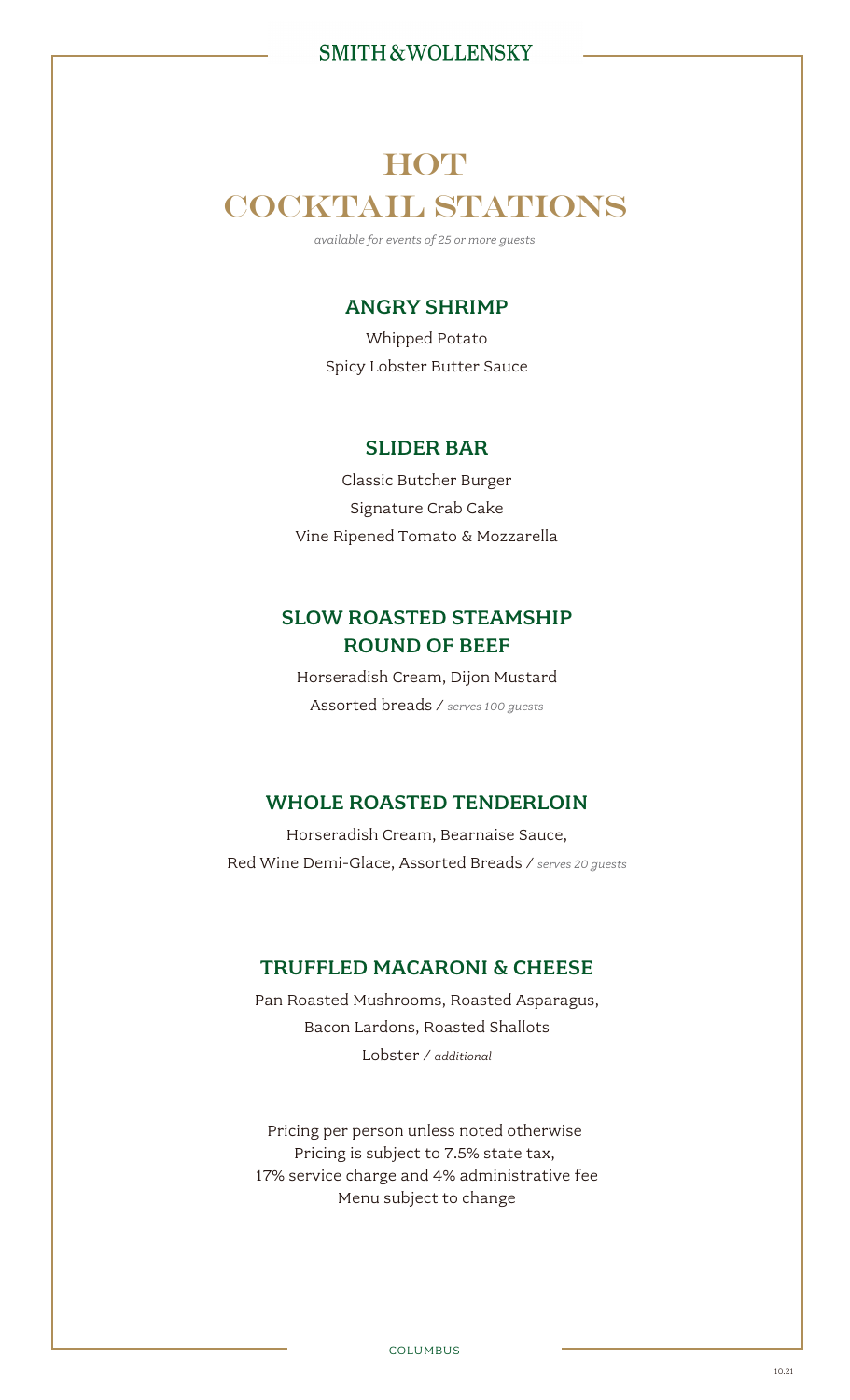ENTHANCEMENTS

*to complement your dining experience, may we suggest:*

### SHELLFISH TOWERS

Chilled Lobster, Jonah Crab Claws, Jumbo Shrimp & Oysters *with classic horseradish cocktail sauce, cognac*

*mustard, ginger sauce and green apple mignonette*

#### PASSED HORS D'OEUVRES

A Variety of S&W classics before dinner Chef's Choice of 4 Selections *One Half Hour / One Hour*

#### STEAK ENHANCEMENTS

Oscar Style Angry Shrimp Sauteed Maine Lobster

#### BUTLERED SWEETS

Brownies Mini Creme Brulee Petite Chocolate Cakes Petite Cheesecakes Homemade Cookies

Pricing per person unless noted otherwise Pricing is subject to 7.5% state tax, 17% service charge and 4% administrative fee Menu subject to change